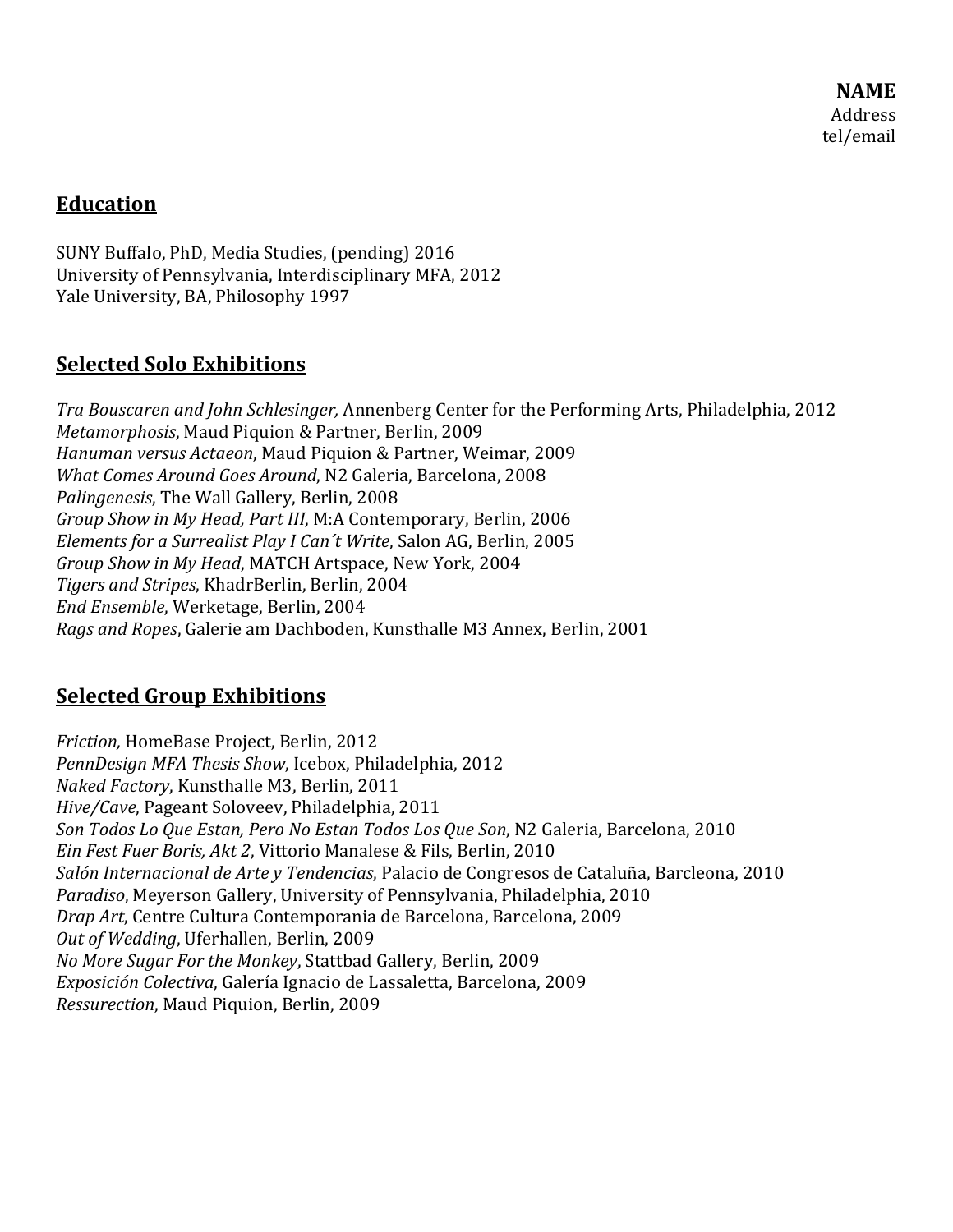*Maestros Contemporaneos Siglos XX y XXI*, Victor I Fills, Madrid, 2009 *Mauerfall*, Galerie im Malzhaus Plauen, Plauen, 2009 *Kunst Auktion*, Stilwerk, Berlin, 2009 *Emerson Gallery Preview*, Emerson Gallery, Palo Alto, 2009 *Drap Art*, Centre Cultura Contemporania de Barcelona, Barcelona, 2008 *Plan W*, Berliner Kunstsalon, Berlin, 2008 *Uferhallen*, Uferhallen, Berlin, 2008 Ladders, Hooker Projects, Berlin, 2008 *Wall Installations*, 2<sup>nd</sup> Floor, Berlin, 2007 *Kunst‐Auktion*, Round Table 5, Deutsche Bank, Berlin, 2006 *Eo Ipso*, Match Artspace, New York, 2006 *Vice‐Versa*, MATCH Artspace, New York, 2005 *Kunst‐Auktion*, Round Table 5, Deutsche Bank, Berlin, 2004 *FreiRaume*, FreiStil e.V., Berlin, 2004 *Shadows, Rags and Ropes*, Broadway Gallery, New York, 2004 *Haussalon*, M3 Kunsthalle, Berlin, 2002 *Street Painters, Cork Gallery, Lincoln Center, New York, 1999* 

## **Selected Bibliography**

"Annenberg Exhibit to Salute Visual Arts", Bobbi Booker, Philadelphia Tribune, 2012 "Zehn Jahre Kunsthalle M3", Constanze Suhr, Berlin Tip, 2011 "Ressurection", Gerhard Charles Rump, DIE WELT, 2009 "Maud Piquion Gallery Erobert Brunnenstrasse", Klaus Dieter-Knoll, Media Quelle, 2009 "Tra Bouscaren", Sergio Diaz, Arte Barcelona, 2008 "Els Desingnis de la Naturalesa", Plaers D'Avui, 2008 "Interview with Tra Bouscaren", Anja Gröschel, Salon AG Web Catalogue, Berlin, 2005 "Neue Wege am Berliner Kunstmarkt", Dirk Krampitz, DIE WELT, 2005 "Tra Bouscaren: de la Vanguardia a la Contemplacion", Manuela Redondo, D-Palma Magazine, 2005 "Heart and Soul: In Defense of the Painterly", David Markus, NY Arts Magazine, 2004 "Platonic Dialogues: In and Out of the Cave", David Markus, NY Arts Magazine, 2004 "La Rebeldía del Cuerpo", Alexandre Surrallés, N2 Gallery Text, 2003

#### **Pedagogical and Curatorial Experience**

Graduate Teaching Fellow, "Cinematic Theory and History 2", SUNY Buffalo, 2012 Graduate Teaching Fellow, "Drawing 1", University of Pennsylvania, 2012 Lecturer, Institute of Contemporary Art, Philadelphia, 2011-2012 Presenter and Panelist, Stony Brook University Conference on Art and Philosophy, New York, 2011